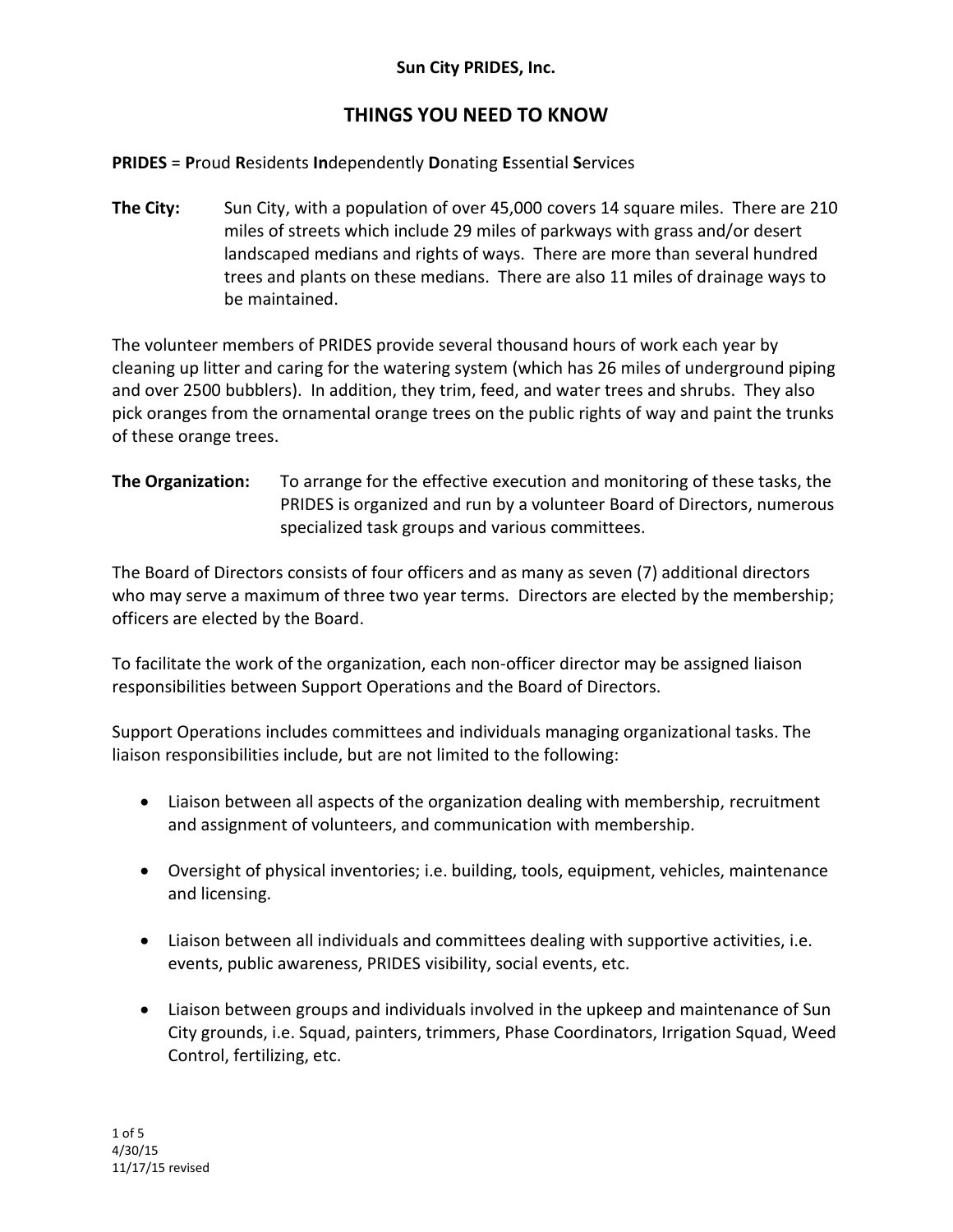## **THINGS YOU NEED TO KNOW**

 Oversight of organizational functions dealing with legal and financial issues, as well as those which ensure the continuity and consistency of the organization's policies and procedures.

Field Operations are organized and monitored by Phase Coordinators and the Squad Leader with specific responsibilities.

Phase Coordinators recruit, place and support volunteers assigned to work in a specific Phase. (Phase One – Olive to Grand; Phase Two – Grand to Bell; Phase Three – Bell to Beardsley).

Other teams with specialized responsibilities support and assist Phase volunteers. The supportive activities include trimming, fertilizing, painting, special area clean-up projects, etc.

The activities of the PRIDES are further completed by groups and individuals with responsibilities for communications, record keeping, promotion, publicity, and member wellbeing.

**Member Involvement** Many volunteer assignments with the PRIDES involve individuals working either alone or with a partner and at times of the volunteer's choice. A large group (called the "Squad") meet every Saturday morning to do various work activities. Many members meet for breakfast after the Saturday work time. This is a wonderful time to get to know other PRIDES.

Members are to inform their Phase Coordinator whenever they are unavailable to work for an extended period of time, such as leaving for the summer, illness or injury. This way the Phase Coordinator can get their tasks covered in their absence.

If a member terminates his membership with PRIDES, he/she is to turn in all equipment and supplies to the Phase Coordinator.

The ANNUAL meeting, usually held the first Saturday in January, also provides an opportunity for getting information and socializing with colleagues.

Regular membership meetings are held on the first Saturday of each month with exception of June, July and August.

Board meetings are held before the membership meeting. Special agenda items are announced via email and members are encouraged to attend any or all of the Board meetings.

There are many Support Operations in which PRIDES members can become involved. These include, but are not limited to, Arbor Day Committee, Audit Committee, Building & Equipment,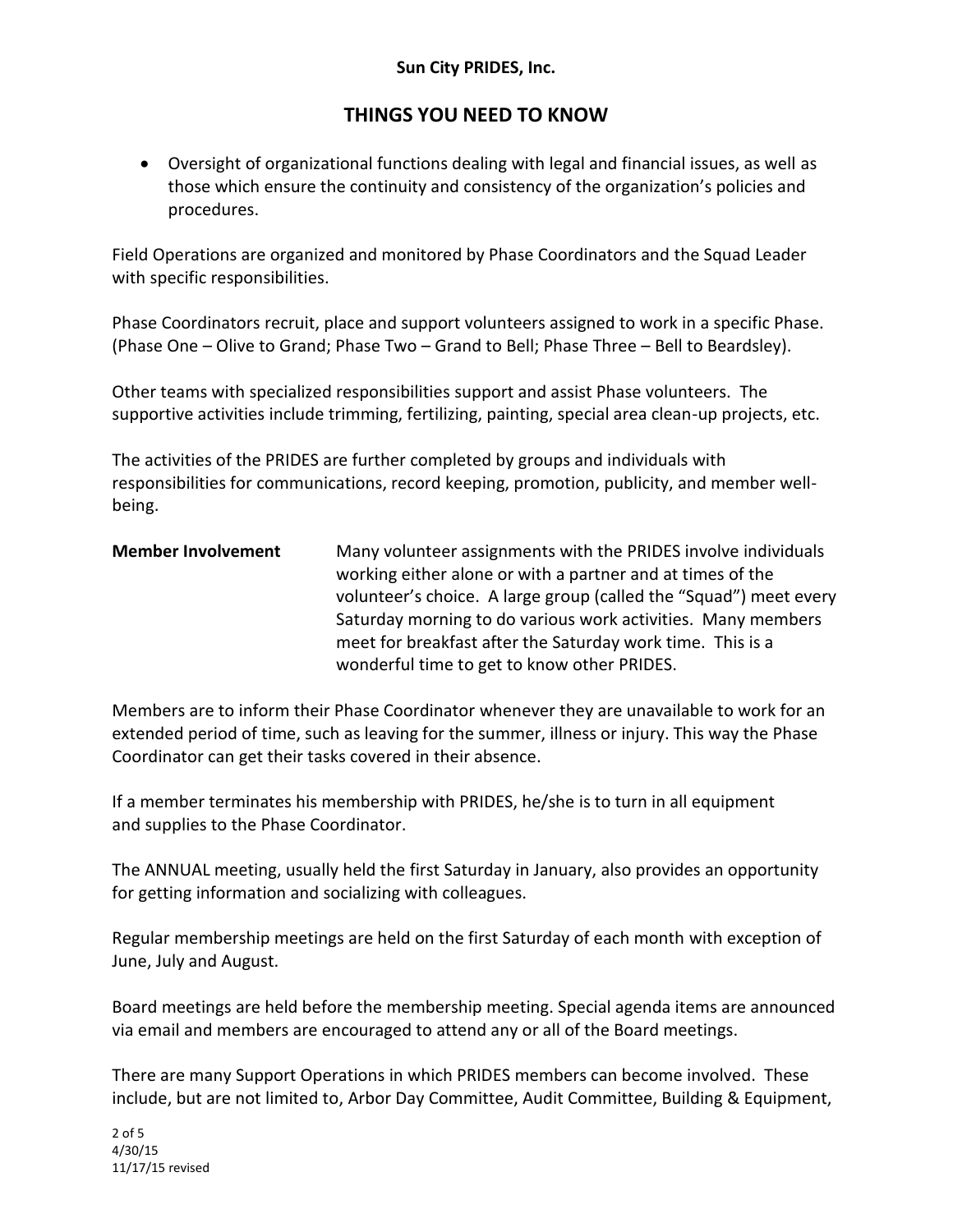## **THINGS YOU NEED TO KNOW**

Communications, Fairs and Events, Graffiti Control, Guard Rail Painting, Irrigations, Historian, Landscape Maintenance, Membership Records, Phase Coordinators, Picnic/Luncheon Planning, Public Relations, Telephone Committee, Safety Officer, Service Pins, Squad Leader, Tree Painting, Tree Trimming, Van Drivers, Vehicle Maintenance, Vest & Hats and Weed Spraying.

If you have a special interest or talent that you would like to share, we would like to hear from you. Please refer to the Support Operations Listing to contact the Phase Coordinators, Squad Leader, or someone on the Board. The Support Operations Listing: (1) lists who is currently serving on the Board on Directors and in all of the above positions, (2) is distributed to all members several times throughout the year by email as well as distributed at Membership Meetings, and (3) is an excellent resource for contact information.

Opinions, suggestions, and offers of assistance by the membership are greatly encouraged. Individuals are invited to communicate with a Board member or any officer relative to the business of the PRIDES.

If you wish to report an area needing special attention by any of the specialized task groups or by Maricopa County, please contact your Phase Coordinator.

#### **Privacy Policy**

We collect contact information, including email addresses, for PRIDES business only. This information is not to be shared with anyone outside of the PRIDES organization. It is important for all members to respect the privacy of other members. Our privacy policy is for both emails and the website.

#### **SAFETY TIPS FOR PRIDES MEMBERS**

The **most important priority** of the PRIDES in fulfilling its mission is the safety of its volunteers. We urge you to take every precaution while giving your service. It is more important that you remain safe and well than the last cigarette butt gets picked up.

If you see areas or practices that need special safety considerations, refer these to the PRIDES Safety Officer. (See the Support Operations Directory.)

#### 1. Take special precautions to **SAFEGUARD YOURSELF AGAINST THE TRAFFIC.**

- **-** Work FACING the ONCOMING TRAFFIC.
- **-** LOOK before stepping off the curb into the street.
- **-** USE ORANGE CONES\* especially on busy thoroughfares.
- **-** USE ORANGE CONES especially if you are using a golf car. Place the cone far enough behind on the road side of the vehicle to give the traffic time and space to avoid hitting you.
- **-** Do your work on days and times when the traffic is lightest, if possible.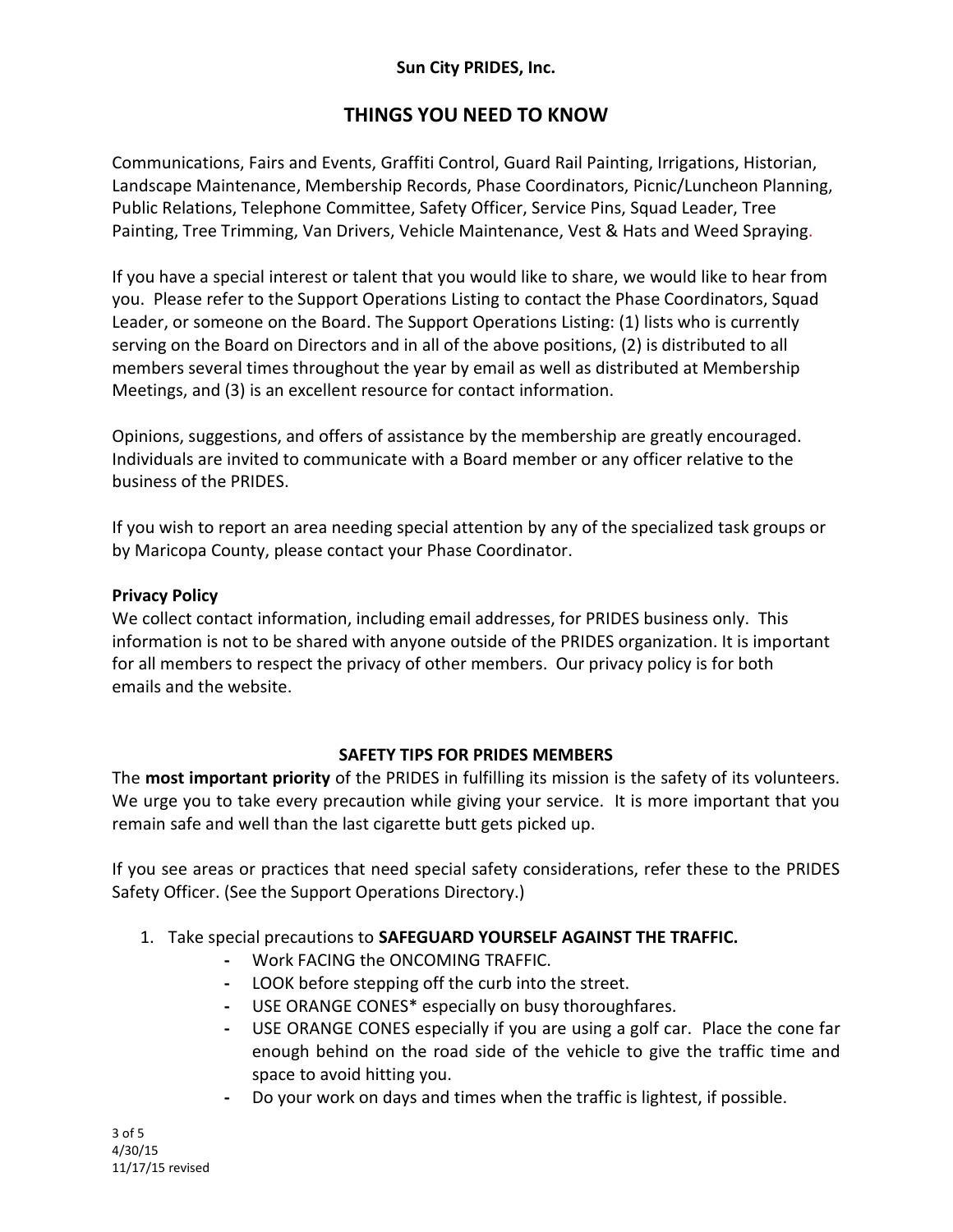## **THINGS YOU NEED TO KNOW**

- **-** Do not listen to music with earphones if working on a busy street.
- 2. Wear a face mask\* in particularly dusty areas, when using fertilizers, pesticides and when spraying anything, i.e. paint, water for cleaning trucks, etc.
- 3. Wear gloves\* especially if there are cacti in your work area.
- 4. **DO NOT USE ANY PRIDES POWER EQUIPMENT UNTIL YOU HAVE BEEN AUTHORIZED TO DO SO BY THE BUILDING & EQUIPMENT MANAGER.** (See the Operations Support Directory.)
	- **-** Do not wear loose clothing when using the power saw.
	- **-** Never approach anyone from the rear who is using a power tool.
- 5. When using a ladder, be certain that it is FIRMLY PLACED. If necessary, have a partner who will steady the ladder ESPECIALLY if you are using a power saw.
- 6. Only AUTHORIZED persons are permitted to use pesticides and weed killers on behalf of the PRIDES.
- 7. Do not leave the cap open on gasoline containers in the vans. Fumes can quickly accumulate to a dangerous explosive level.
- 8. Always wear your seatbelt in any PRIDES vehicle, even if just crossing to the other side of the street.
- 9. Be sure to inform those you ask to temporarily take over for you while you are absent of any special safety concerns in your area and assignment. Please notify your team leader of anyone whom you have asked to be your substitute.
- 10. **DO NOT OVEREXTEND YOURSELF.** If there are any unusual things that need to be done, i.e. ditches cleaned, heavy cacti removed, etc. inform the Squad Leader so that these chores can be assigned to volunteers or County employees qualified and equipped to do them safely and properly.
- 11. It is ILLEGAL to drive a golf car on roads with a posted **speed limit higher than 35 miles per hour.**

\*These items and others can be picked up at the PRIDES building. See your Phase Coordinator or the Building and Equipment Manager for check-out procedures.